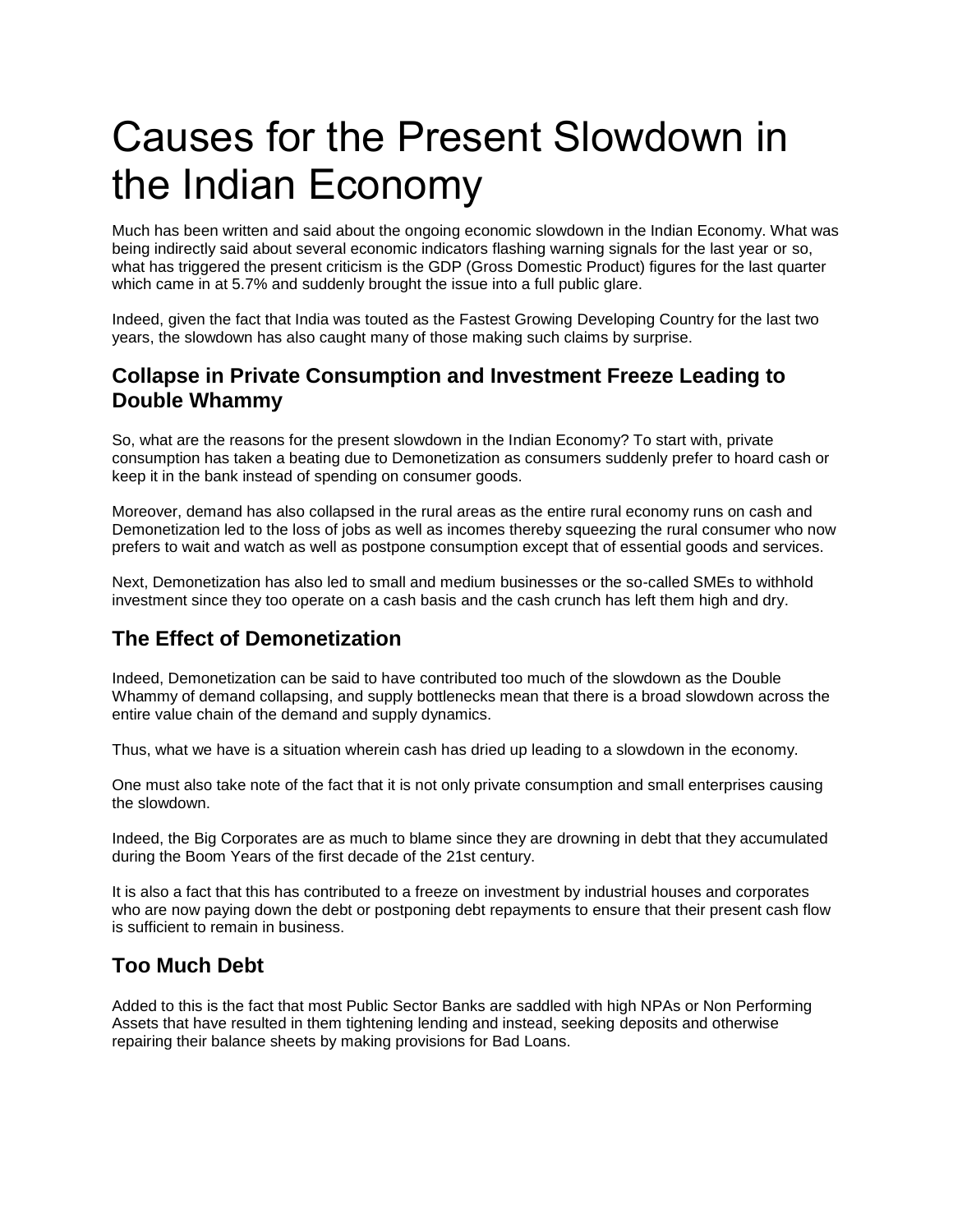Indeed, absent recapitalization of such banks by the government, one might very well see a vicious cycle wherein bad debts and demand collapse lead to no lending and no fresh investment in addition to any consumption.

The cycle has to be broken somewhere, and this is where the Government and the RBI or the Reserve Bank of India have to take concerted action.

## **Rollout of GST**

Fourth, the fact that the rollout of the GST or the Goods and Services Tax on a nationwide basis has led to the slowdown cannot be denied.

Indeed, GST has hampered the small businesses more than Demonetization by forcing them to withhold inventory until they migrate to the GSTN or the GST Network and become compliant with the numerous rules and regulations that are part of this tax.

It can be said that the implementation of GST is also flawed thereby exacerbating some of the factors that have contributed to the slowdown.

## **Global Slowdown**

It is not these factors alone, and the most important factor is that there is also a global economic slowdown that is happening and given the fact that India is a net commodity exporter, there has been a slump in the volumes of exports.

Apart from that, the global slowdown has also been accompanied by a retreat of globalization which has resulted in FDI or Foreign Direct Investment being only in the areas of speculative finance and distressed assets purchases rather than into investments that help the Real Economy.

Thus, it can be said that ongoing global headwinds also have contributed to the slowdown in the Indian Economy.

## **Retreat of Globalization**

Hence, what the slowdown means for professionals and fresh graduates is that they would be finding it harder to land jobs as well as see their salaries rise year on year basis. In addition, the policies of the Trump Administration have contributed to a decline in the number of students and professionals going to the United States and added to this, Brexit uncertainties have compounded the situation.

It looks as though that the combined effect of all these factors means that the Indian Economy is likely to remain in the doldrums for some time to come.

## **Ride out the Storm**

Lastly, the slowdown is also part of a longer-term structural shift wherein the Economy is shifting gears from the high investment era to a low investment era as well as a transition from being cash-driven economy to a digitally enabled economy.

Indeed, this can be seen most in the Real Estate Sector that has come to a grind in recent months and hence, has also contributed to the slowdown. All in all, all the factors have caused a Perfect Storm for the Indian Economy, and there has to be a time lag before one can reasonably and realistically expect a turnaround.

To conclude, the best option now for all stakeholders would be to Ride out the Storm.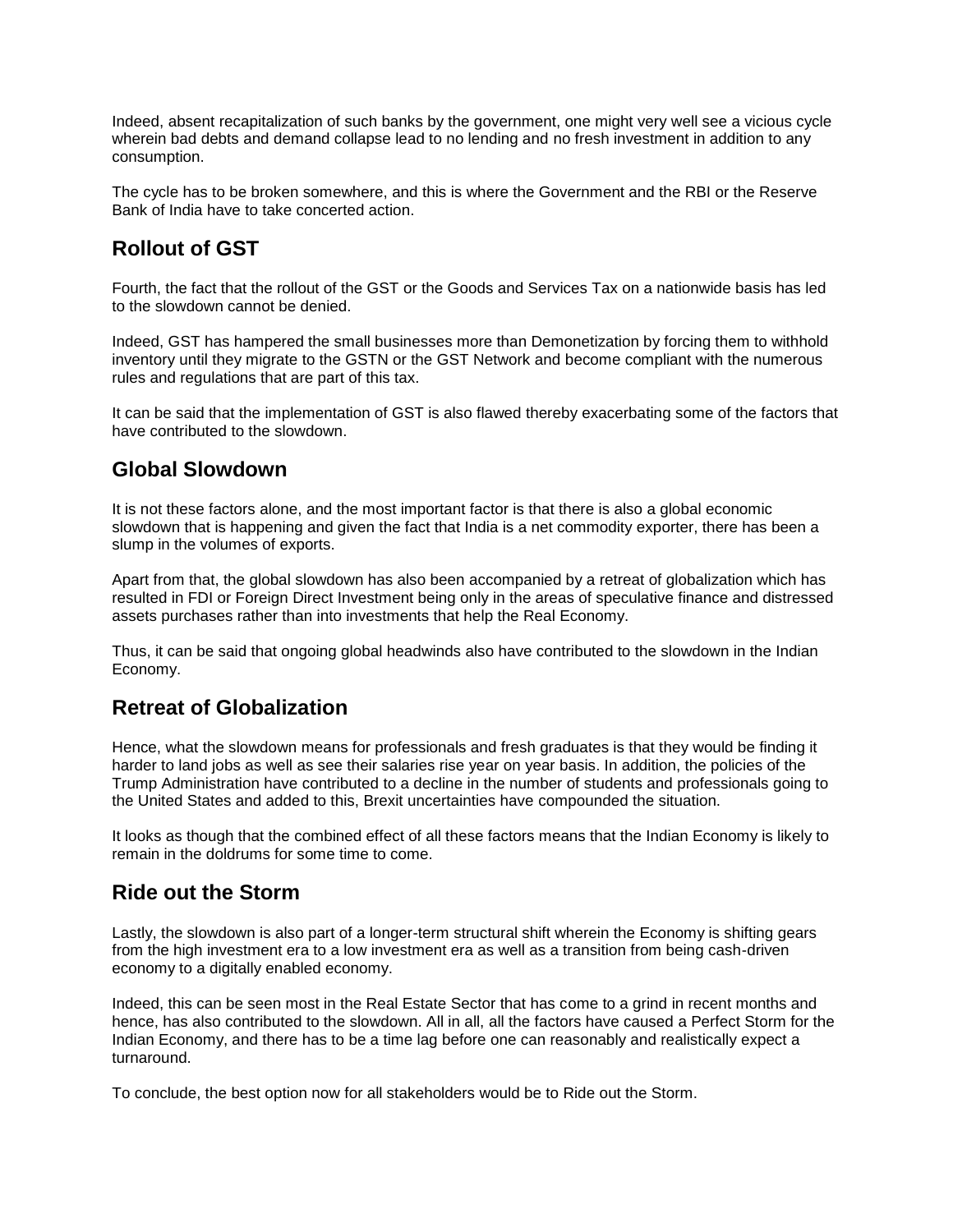### **Indian Economic Slowdown: A long term problem, how to come out of it?**



With an aim to acquire USD five trillion economy status, India has to consistently achieve a minimum of 9%+ growth rate for next five years. On the other hand economic indicators reflect that the GDP growth of India has gone down to almost five percent in the first quarter of financial year 2019-20. Many sectors that contribute to the Indian Economy's growth path, like Automobile, Real estate, FMCG, Manufacturing, Agriculture are lagging behind in achieving desired growth rate and jobs in these sectors are not only going down but are also trimmed[.](javascript:void(0);)

To become a USD five trillion economy in 2025, India must achieve USD 3.3 trillion economy status by 2021; USD 3.6 trillion economy status by 2022; USD 4.1 trillion economy status by 2023; USD 4.5 trillion status by 2024 and USD 5 trillion economy status in 2025. However, the current trends and prospects do not favour this dream.

#### **Recent Slow Down of Indian Economy: Impact is Prominent**

The GDP growth of Indian Economy has touched the six year low in the first financial quarter of April-June 2020. It touched 5.8% growth in January-March, although in nominal terms India's GDP grew by 7.99% which is also lowest since December 2002. Key sectors bearing the brunt of Indian Economy slow down are Agriculture, Automobile, Real Estate, FMCG among others.

The \$100 billion automobile industry that employs 370 lakh people and contributes 12% to the national GDP, is suffering from huge slow down. Around 3 lakhs jobs are lost, Sales have gone down and the automobile industry appears to be going in reverse gear.

The official data released by the National Statistics Office (NSO) confirm that. Weaker consumer demand and slowing private investments are the two key factors behind the Indian Economy Slow Down.

Eight core sectors have registered negative growth of just 2.1% in July, compared to 7.3% in the corresponding month last year. According to the Centre for Monitoring Indian Economy (CMIE), the overall unemployment in India has now touched 8.2%, with a high urban figure of 9.4%.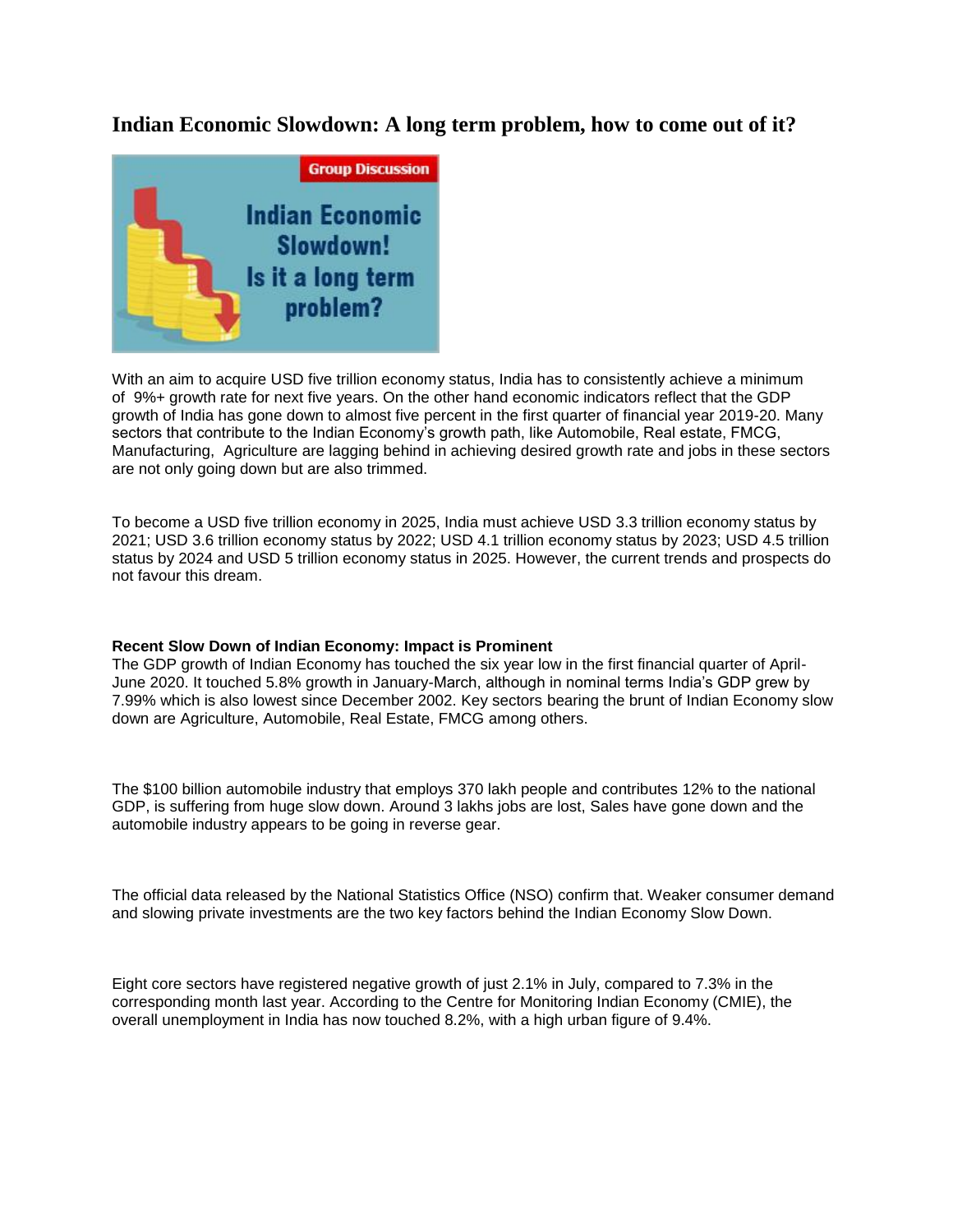FPIs have pulled out a net amount of Rs 5,920 crore even after the government announced a rollback of enhanced surcharge on FPIs. All the sectors need huge investments and remedial measures to increase the demand to improve and take India out of the state of economic slow down.

Indian Economy, no doubt is passing through a sluggish economic growth since 2016 post demonetization as compared to earlier years, although efforts are being made to improve the Indian Economy's growth to achieve the rate which may not be considered as very slow.

Government however, is of the opinion that India's economy has a better growth rate amidst global economic slowdown, if we go by the global economic growth standards. **Indian Economy Slow Down: The facts and background**

India's Economic growth has slowed for 5 consecutive quarters beginning from late 2015-16 onwards. Now growth is slower than it was in the quarter in which The Modi Government assumed office. It could be serious blow for a government that had promised to turn around the economy through decisive governance.

India's GDP growth has gone down from a high of 9.2% in third Quarter of the year 2016 to 5.7% in current 4thquarter of 2017. The economic growth rate is probably the slowest in last many years. However, Indian Economy as per global standard is not in recessionary stage. The UK and the European Union consider an economy in recession only when real GDP growth actually turns negative over two consecutive quarters and by this criterion, with a positive growth rate of 5.7%, Indian economy is far off from being in a recession.

All four contributors to economic growth – domestic consumption, foreign consumption or exports, private investment and government spending – are hit by the slowdown. In the first quarter of this fiscal year, domestic consumption fell to 6.66% as against 8.41% in the same period last fiscal; exports as a share of the Gross Domestic Product was down to 19% from 20%; and fixed capital formation decreased from about 31% of the GDP to 29.8%, signalling a slowdown in the industry as well.

#### **Causes of Economic slow down**

The cause of the problem as shared by some of the experts consists of supply-side shocks. Besides, three important contributors to this problem include Demonetisation & stressed banking sector, GST Implementation and problems in Agriculture sector.

The public goods are provided by government and the government needs tax revenues to supply them, and these depend upon national income. Then there is employment. A demand for labour exists only when there is a demand for goods. So growth is necessary if employment is to be assured.

There is not only a pool of unemployed persons in India to absorb but the country also needs to provide employment to youth continuously entering the labour force. The slowing of the economy is a source of concern as an economy that has been slowing for five quarters is unlikely to turn around quickly. Besides, it may not be able to revive on its own.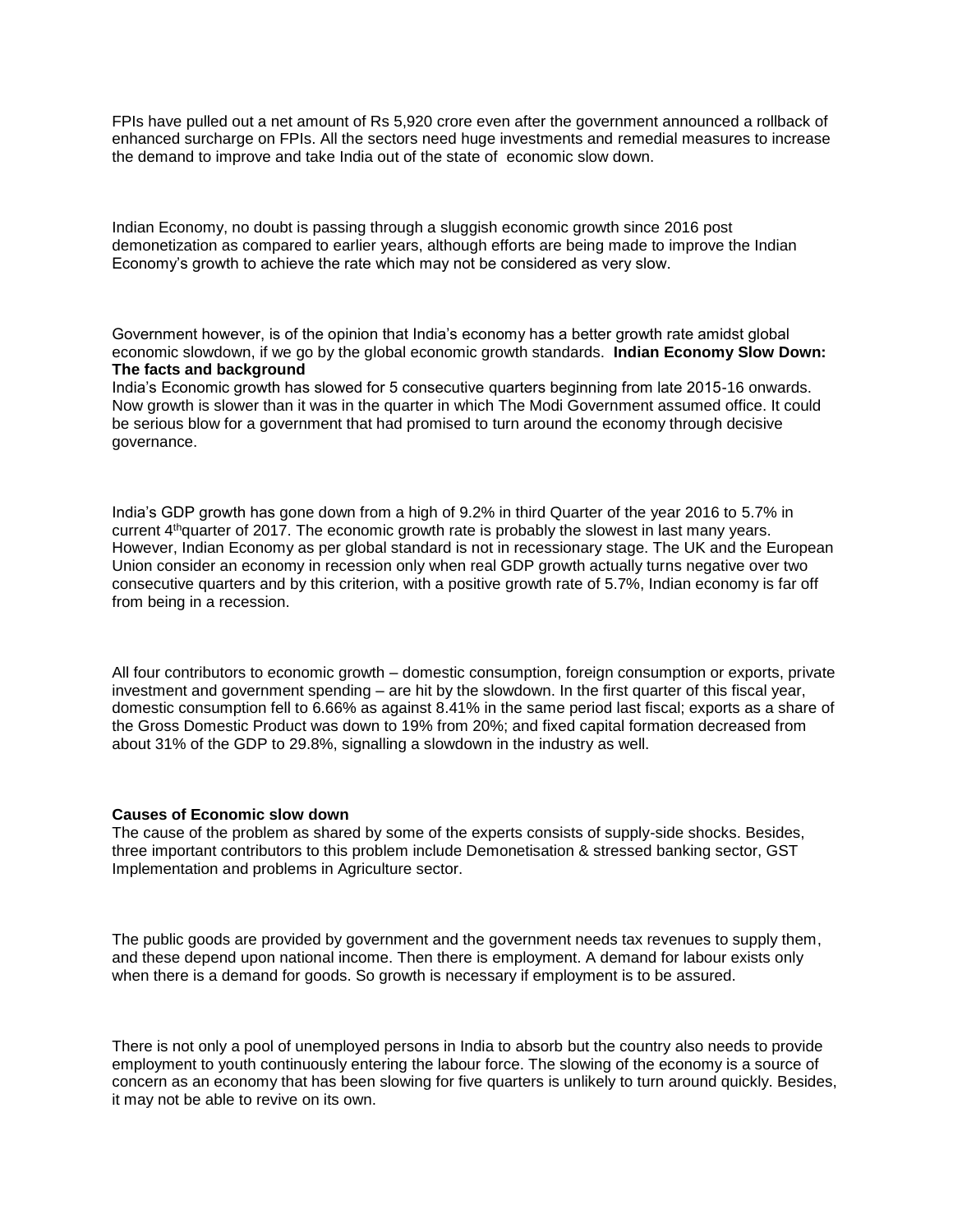#### **No demand - No Investment: Vicious Circle operates**

Since it is capital formation, or investment, that drives growth in the economy, investment is an immediate source of demand as firms that invest buy goods and services to do so. It also expands the economy's capacity to produce.

The two sources of investment are private and public. The Private investment source is depressed as of now due to the factors cited above and is difficult to revive unless some external force is applied for example – tax sops, incentives for investment, creating demand for certain products through public funded projects among others.

When there is no demand, supply has to be stopped due to piling up of stocks and production units go idle, leading to cut in labour force. It further reduces the income leading to less demand and further reduction in supply and stopping of production.

Since, investment involves committing funds for a long period under uncertainty, the stepping-up of public investment when private firms are unwilling to invest more is required. Increased public investment increases demand and quicken growth and also encourages private investors, as the market for their goods expands.

#### **Reforms: Are they leading to slowdown?**

Structural reforms are being taken by almost all the governments or they have been claiming to be doing for more or less a quarter of a century now. Since 2014, in particular, "the ease of doing business" has received great attention from this government. But, the economy today is still less regulated than it was in 1991. Labour market reforms have not been taken up yet in Parliament. Share of manufacturing may rise if the labour market is liberalised.

Another fact is how the economy came close to achieving 10% growth in the late 1980s and during 2003- 08 when the policy regime was no more liberal than it is now. It is also difficult to relate slowing domestic growth to sluggish world trade as data show 2016-17 to be a year of a major turnaround in exports. On the other hand, capital formation as a share of output has declined almost steadily for six years now. In 2014-15 it rose slightly.

#### **Is it temporary phenomenon?**

A few of the experts see it as a temporary or technical issue and think that its effects would soon fade out while others view this as a more serious crisis created by a barrage of supply-side shocks to the economy.

However, the crisis is seen as a deep structural issue rather than merely a short-run one. Now the government has to play a key role and understand the economic realities and avoid adventurism in policymaking and implementation.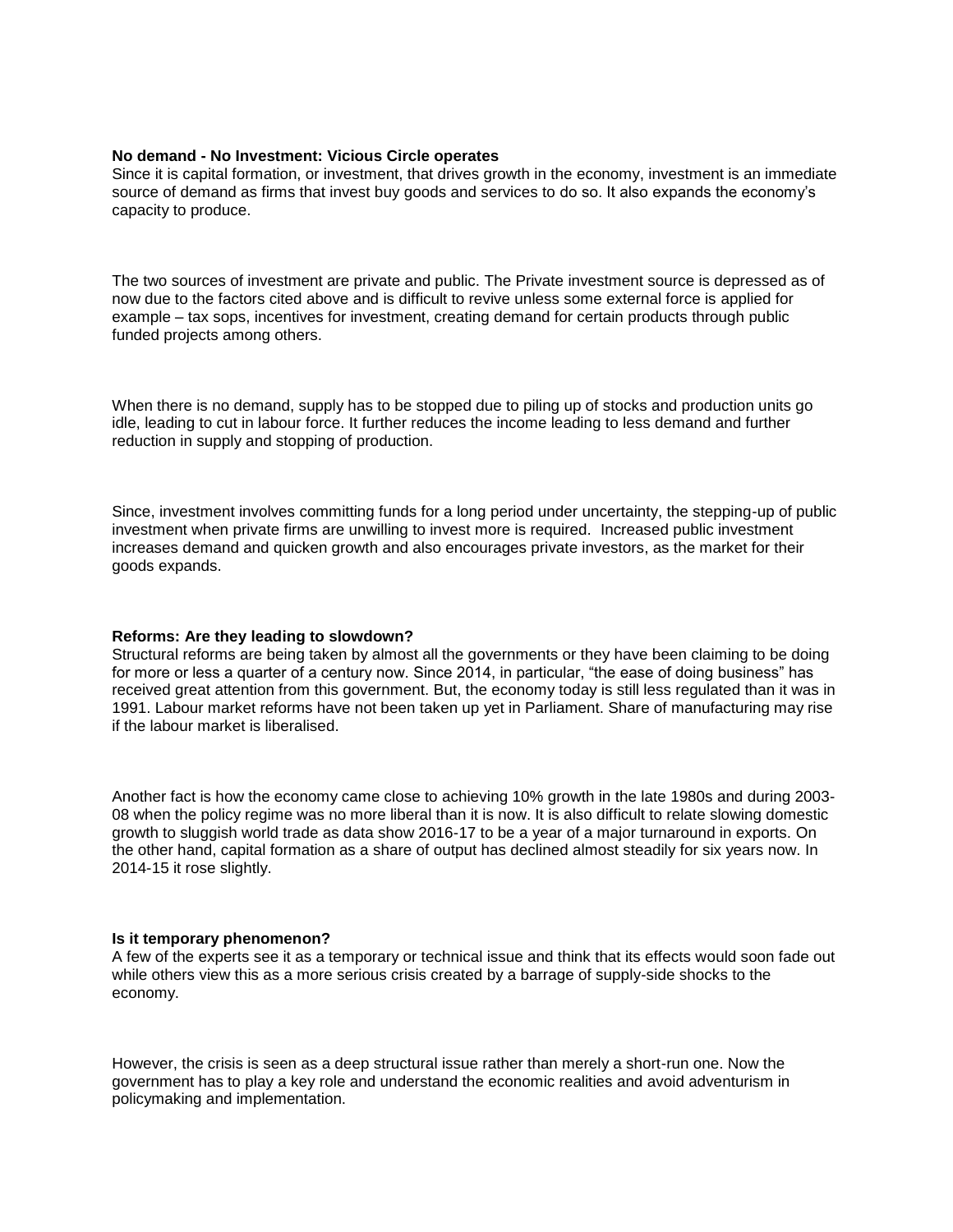#### **Corporate sector & Industry criticize the Government**

Although, a concrete plan to address the problem is being developed in consultation with Prime Minister Narendra Modi. However, a section of the industry and many economists have criticised the government for not being prudent enough to read the distress signs and for treating the slowdown as temporary and transient.

The economy grew by a mere 5.7% in the quarter ended June 2017. In the first quarter of this financial year, growth fell to 5.7% as against 7.9% in the same period last fiscal year.

#### **How can India come out of slow down?**

Leading economists and market researchers suggest following remedies to bring the Indian Economy on high growth track

#### **More Government Expenditure**

Government needs to spend more now to overcome the situation. Although the government has already spent much of its budgeted expenditure, it needs to spend more to spur investment and demand in the economy. An immediate boost without worrying much for consequences is needed by way of spending.

#### **Let Indian Rupee be weaker**

Even a weaker Indian rupee should not be a problem. Stronger rupee is hurting both the exports and the business. Imports are surging and they are eating into the domestic market share. India needs growth now, so there is no need for ratings as of now.

#### **Lower Lending rates**

The recently announced monetary policy of RBI has not given any relief to boost Indian economy. The economists now advocate a steep rate cut in the benchmark lending rates to allow for monetary policy expansion. The Reserve Bank needs to cut interest rates for banks, thereby making borrowing cheaper for the industry and spurring investment.

#### **Certainty in Business required**

More certainty in the business environment is required. Businesses should be without shocks like demonetisation. In fact, after demonetisation shock, there is an environment of uncertainty in the economy. This stops the Private sector short of announcing the new projects. There should be an environment of certainty that no such disruptive moves would rock the economy in the near term.

#### **No need for excuses: Acknowledge and spend in rural areas**

The government needs to spend more on rural areas. Increasing rural people's incomes can drive up the consumption demand, which in turn will boost the industry. To create more demand the Government needs to spend more in rural areas, construction sector and the unorganised sector